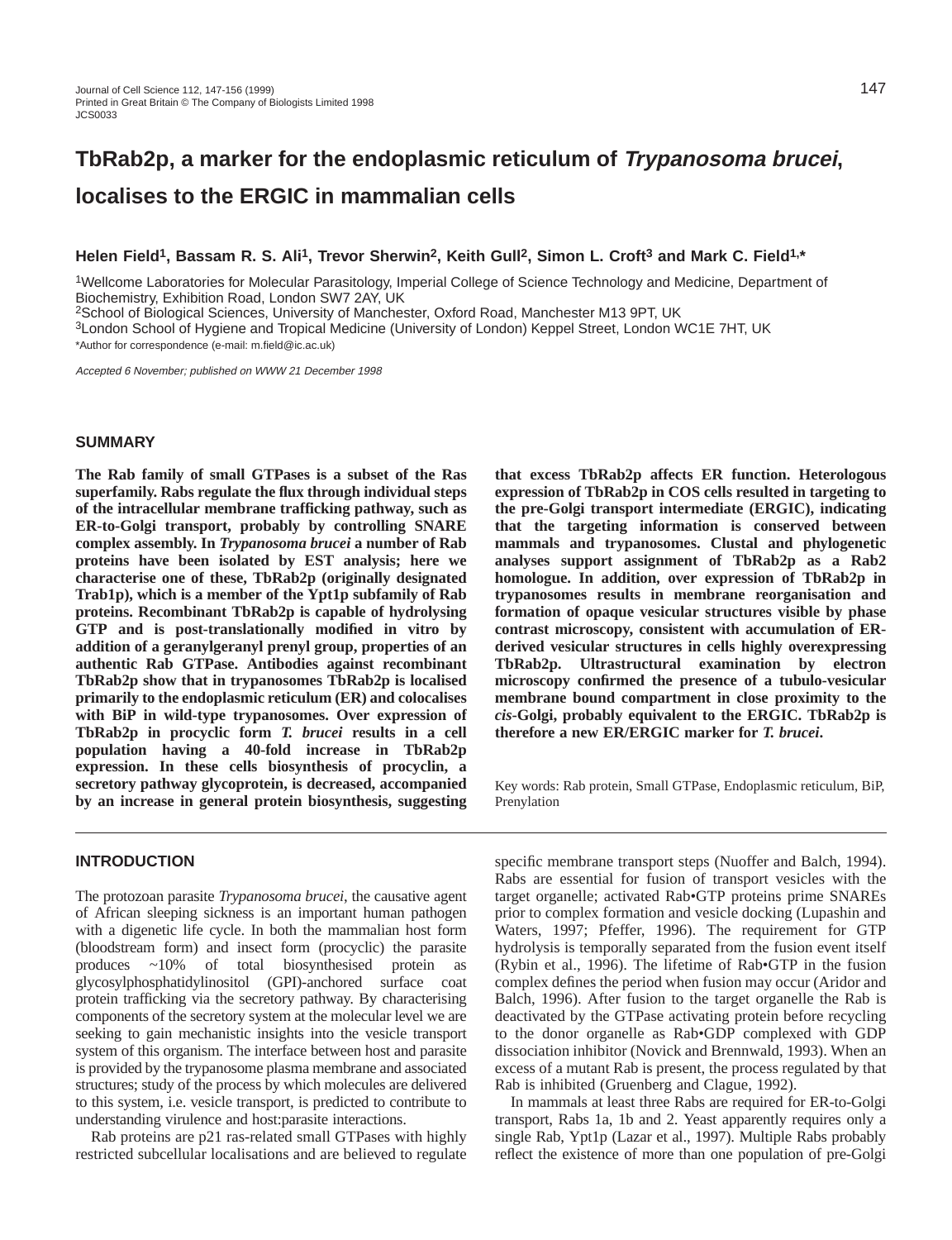#### 148 H. Field and others

transport vesicles, including tubulo-vesicular exit sites and the ER-Golgi intermediate compartment (ERGIC) in anteriograde transport in higher eukaryotes. During mitosis, Rab1 is phosphorylated whilst Rab2 is not, suggesting alternate controls during progression through the cell cycle (Bailly et al., 1991). While the subcellular locations of these Rab proteins overlap, Rab2 is restricted to the ER-exit sites and ERGIC, whilst Rab1 is also found in the ER and the Golgi stack. Rabs 1a and 1b act both in ER-to-Golgi transport, focused at an initial step in export from the ER, and in transport between Golgi subcompartments. Both Rab1b and Rab2 are required for delivery to the Golgi (Plutner et al., 1991; Tisdale et al., 1992). Microinjected mutant Rab1a causes Golgi fragmentation as well as a transport block (Wilson et al., 1994; Nuoffer et al., 1994).

Several sequences for Rab proteins from kinetoplastida parasites have been identified (Mendonca et al., 1993; Cappai et al., 1993; El-Sayed et al., 1995; Field and Boothroyd, 1995; Field et al., 1998; Bringaud et al., 1998), illustrating that protozoa utilise a system of exocytotic and endocytotic Rab proteins similar to higher eukaryotes. We previously reported the sequence of the gene for TbRab2p (previously Trab1p; Field and Field, 1997). *TbRAB2* is found immediately downstream of a second gene encoding a divergent Rab, *TbRAB8* (previously *Trab7*): the two genes are the result of a tandem duplication, and their products have distinct subcellular locations. Here we demonstrate that TbRab2p may be a Rab2 homologue that localises to the ER exit region/ERGIC in trypanosomes. Overexpression of TbRab2p in procyclic trypanosomes alters trafficking of the secreted surface glycoprotein procyclin, and results in the formation of abnormal membrane structures.

# **MATERIALS AND METHODS**

#### **Materials and molecular biology**

Molecular biology materials and manipulations were performed as described; TbRab2p antibodies were raised in rabbits and affinity purified (Field and Field, 1997). BiP rabbit antiserum was from University of Wisconsin, Madison, USA, Procyclin antibodies were from University of Victoria, British Columbia, Canada; ERGIC-p53 antibodies were from Basel University, Basel, Switzerland; and mannosidase II antibodies were from University of Georgia, Georgia, USA. Secondary antibodies were supplied by Sigma, Jackson Laboratories or Molecular Probes. Purified recombinant (r-) Rac protein and an expression plasmid for GST-Ras were from Ludwig Institute, London. Rhizoxin was from the Drug Synthesis and Chemistry Branch, Developmental Therapeutics Program, Division of Cancer Treatment, National Cancer Institute, Bethesda, Maryland, USA.

Southern blotting was on genomic DNA purified from logarithmic phase procyclic *T. brucei*, strain 427 (Medina-Acosta and Cross, 1993). To examine the tubulin locus, DNA was restricted with *Eco*RV, blotted and probed (Field and Field, 1997). The tubulin probe was a *Mlu*I-*Not*I fragment from plasmid pXS219myc9 (Bangs et al., 1996; and below). Hybridisation was in 6× SSPE/BLOTTO (Sambrook et al., 1989) at  $65^{\circ}$ C/16 hours, washed in  $2 \times$  SSC/0.1% SDS/42 $^{\circ}$ C. Autoradiography was at −85°C with an intensifying screen. Plasmid DNA was prepared using a Qiagen column.

#### **Cell culture**

COS cells were grown in DMEM and pretreated with nocodozole or brefeldin A (BFA) by adding 10 µg/ml to the medium for 1-3 hours. For expression in COS cells, the ORF of *TbRAB2* was inserted into pcDNAI (InVitrogen), and sequenced. COS cells were transiently transfected with 1 µg DNA as described (Wainwright and Field, 1997).

Procyclic *T. brucei brucei* strain 427 was grown in SDM79 (Field and Field, 1997). Pretreatment with rhizoxin at 5 nM and 100 nM was as described (Matthews et al., 1995). Cell numbers were determined with a Coulter Z1 Counter (Coulter Electronics Ltd). For transfection of trypanosomes, the ORF of *TbRAB2* was inserted into the vector pXS219myc9, constructed by placing the pUC19 polylinker into *Hin*dIII/*Eco*RI sites of pXS2 and adding a myc tag into the *Hin*dIII/*Bam*HI sites; construct pXS219myc•*TbRAB2* was verified by sequencing. Procyclic trypanosome cells were stably transformed with 100  $\mu$ g of purified DNA, selected with 25  $\mu$ g/ml geneticin (G418) and single cell clones derived as described (Bangs et al., 1996). Of 60 wells plated two produced clones; one clone, 2.1, is described here.

#### **Immunofluorescence microscopy**

16 hours after transfection, COS cells were processed for immunofluorescence assay (IFA; Wainwright and Field, 1997). Staining of trypanosomes was performed at room temperature: trypanosomes washed in phosphate buffered saline (PBS, Sigma) were applied to poly-lysine coated slides (Sigma) for 2 minutes (procyclics) and processed at ambient temperature, as described (Sherwin and Read, 1993). Where two rabbit primary antibodies were used, application of the first antibody and the first secondary (and washes) was followed by incubation with non-immunised rabbit serum diluted 1:100, followed by the second rabbit antibody (at 4°C overnight) and then the second secondary. Cells were examined on a Leica DMRXA epifluorescence microscope fitted with a Photometrics CH250 Slow Scan CCD camera or on a Nikon Microphot II fitted with a light camera (Field and Field, 1997). Digital images were captured using IP Lab spectrum 3.1 software and merged and assembled into figures using Adobe Photoshop 3.0.5 (Adobe Systems, Inc.).

# **Western blots**

5×106-2×10<sup>7</sup> cells per lane were electrophoresed on 15% SDSpolyacrylamide gels and blotted onto 45 µm nitrocellulose by wet transfer. Filters were processed as described (Field and Field, 1997).

## **GTP-binding studies and characterisation of recombinant protein**

GTP overlay assay was performed on  $10<sup>7</sup>$  trypanosomes per lane electrophoresed on 15% SDS-polyacrylamide gels and blotted (Wilson et al., 1996). GTP hydrolysis assay was performed in solution with r-TbRab2p purified from *Escherichia coli* expressing glutathione-S-transferase (GST) fusion protein and cleaved with thrombin to release r-TbRab2p as described (Field and Field, 1997). For the solid phase assay, GST•TbRab2p fusion protein was bound to reduced glutathione beads (Pharmacia) as described by Foster et al. (1996). The solution assay was performed as described (Tavitian and Zahrouhi, 1992) using the buffer from Foster et al. (1996) as the loading buffer and adding 10 mM MgCl<sub>2</sub> to initiate the reaction.

#### **Analysis of endogenous biosynthetic processes**

For PP1 biosynthesis,  $2\times10^8$  logarithmic phase cells were washed in SDM79 and labelled in 100  $\mu$ l medium containing 100  $\mu$ Ci [3H]ethanolamine (Amersham) for 1 hour. Cells were extracted in chloroform/methanol/water 10:10:3 (v/v/v) twice. Organic extracts were prepared for thin layer chromatography as described (Field and Menon, 1992). For procyclin biosynthesis, cells were starved for 1 hour in glutamate-free RPMI medium, labelled with  $[3H]$ glutamate, and hypotonically lysed to remove cytoplasmic material; procyclin was extracted using 1% Triton X-100/10 mM EDTA/PBS, and acetone precipitated for SDS-PAGE. Gels were processed with En<sup>3</sup>Hance (Dupont NEN) and autoradiographed for 2-7 weeks at −85°C. Protein synthesis was analysed by labelling 106 trypanosomes washed twice in methionine free RPMI (Gibco-BRL) then starved in methionine free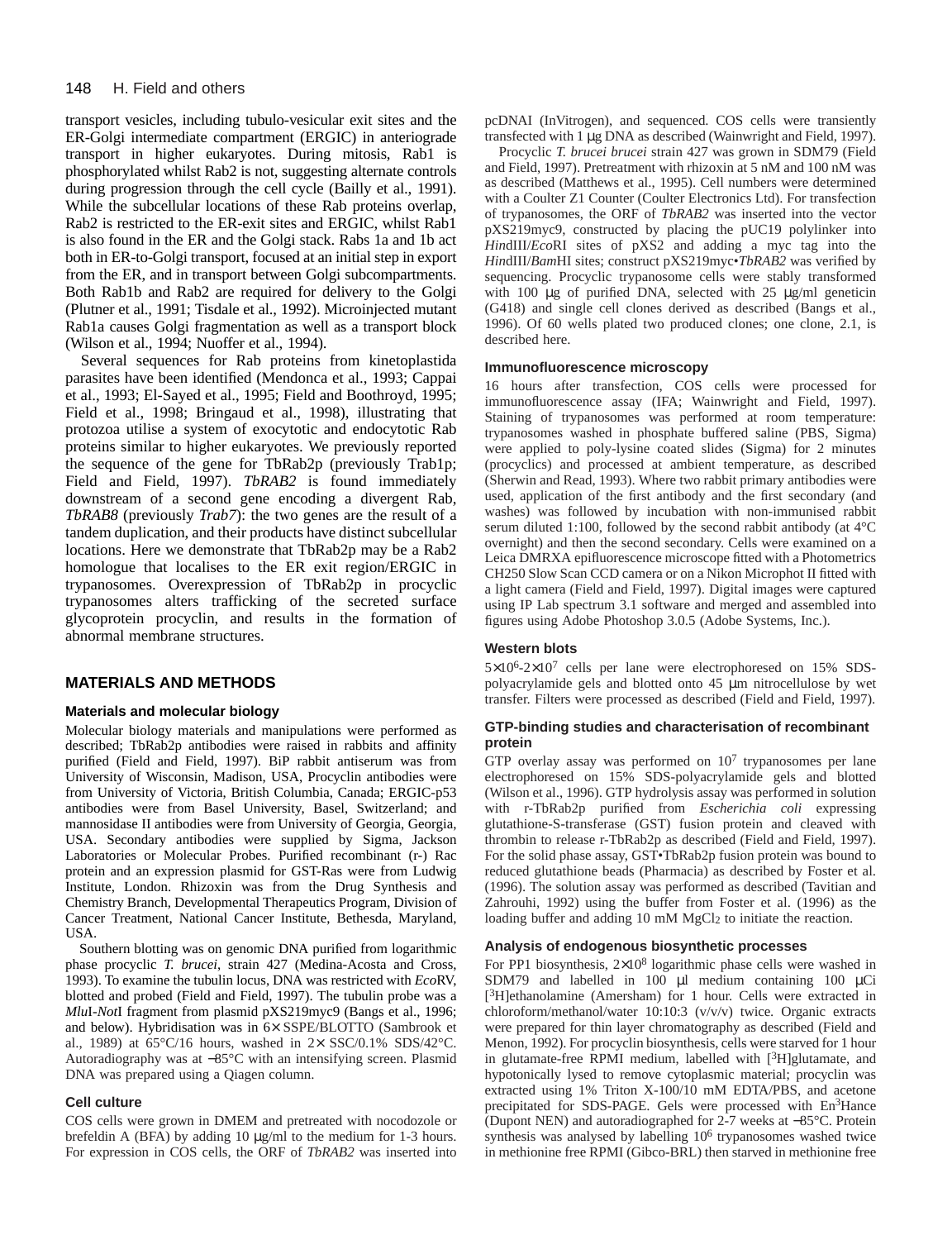RPMI 1 hour, and labelled with 175  $\mu$ Ci [<sup>35</sup>S]methionine (ICN) 1 hour. Cells were washed once in methionine free RPMI, lysed in boiling SDS sample buffer, electrophoresed on a 13% SDS-PA gel and visualised by Phosphorimager (Molecular Dynamics) after 16 hours.

#### **FT and GGT II assays**

Farnesyl and geranylgeranyl transferase assays were performed on r-TbRab2p. The method for Rab modification by GGT II was as described (Seabra et al., 1992): the reaction in a final volume of 25 µl contained: 50 mM Na<sup>+</sup> Hepes, pH7.2, 5 mM MgCl<sub>2</sub>, 1 mM DTT, 1 mM Nonidet P-40, 0.15µCi [3H]GGPP (geranylgeranyl pyrophosphate; 21.5 Ci/mmol, Dupont NEN) and r-TbRab2p, and was initiated by the addition of 25 mg rat brain cytosol (Reiss et al., 1990) then incubated at 37 $^{\circ}$ C for 0-90 minutes. Half the mixture (12.5 µl) was boiled in sample buffer and electrophoresed onto 15% SDS-PAGE gels. The gels were incubated in En<sup>3</sup>Hance, dried and exposed to Kodak BioMAX film at −85°C. Farnesyltransferase assay was performed as above but using the appropriate buffer and [3H]farnesyl pyrophosphate (Reiss et al., 1990).

#### **Electron microscopy**

Procyclic cells were grown to logarithmic phase, washed in serum free SDM79 medium prior to fixing with 3% glutaraldehyde and processing for EM as described (Field et al., 1996).

## **Computing**

Sequence data were retrieved from GenBank using Netscape Navigator (V4.01) and alignments were performed using Clustal W  $(V1.6)$  on a MacOS (V8.1) computer (Thompson et al., 1994). Phylogenetic analysis was done with PAUP (V4.0) as described (Field and Field, 1997). SeqVu (Garavan Institute of Medical Research, Sidney, Australia) was used to present alignments.

# **RESULTS**

# **Trab1p is a Rab2 sequence homologue**

We previously isolated the gene encoding Trab1p. Trab1p is 65% similar to the yeast Ypt1p subfamily, which is comparable to the 75% similarity between functional homologues Ypt1p and mammalian Rab1. Microscopic analysis using antibodies raised to r-Trab1p showed a diffuse reticular staining suggesting an ER localisation and indicating that Trab1p had functional similarity with Ypt1p, an ER-Golgi protein, but not Sec4p, a secretory vesicle protein (Field and Field, 1997). We aligned Trab1p with human Rab1a, rat Rab1b and human Rab2 (the rat sequence chosen because the human Rab1b sequence was unavailable; comparison of human and rat Rab1a and Rab2 sequences indicates strong conservation, e.g. human and Rat Rab2 differ by only three amino acids). Phylogenetic reconstruction using PAUP V4.0 followed by heuristic bootstrapping (1000 replicates) was used to determine that Trab1p was monophyletic with Rab2, at 100% confidence (data not shown). Significantly, we took the C-terminal regions alone

(from and including the SAK consensus box, Fig. 1) which contain targeting signals (Chavrier et al., 1991); again, Trab1p and human Rab2 were monophyletic (confidence 97%). The C-terminal sequences of Rab2 and Trab1p both contain a 10 amino acid insertion. However, the effector loop sequence of Trab1p is more like that of a Rab1: the sequence STIAID is better conserved, at 4 out of 6 amino acids, with Rab1 (STIGVD), compared to 2 out of 6 positions with Rab2 (LTIGVE). We concluded that Trab1p is probably a trypanosome Rab2 homologue, although the effector loop homology indicates possible Rab1-like properties. Based on the phylogenetic analysis, we propose that Trab1p (an arbitrary designation) is a Rab2 homologue and rename it TbRab2p.

## **TbRab2p is a GTPase**

Enzymatic activity (GTP hydrolysis) has not been directly tested in a *T. brucei* G protein. We purified r-TbRab2p from the N-terminal glutathione-S-transferase (GST) fusion protein overproduced in *Escherichia coli*, by cleaving the purified fusion protein with thrombin (Fig. 2A,B), and analysed for intrinsic GTPase activity. We used identically prepared human Rac, a highly active member of the ras superfamily, as a positive control. To ensure that activity was representative of the native protein, and not artefactual due to removal of critical residues by thrombin digestion, we determined the precise molecular mass of the purified, cleaved r-TbRab2p by MALDI TOF mass spectrometry. A single peak was detected at m/z 23512 Daltons corresponding to r-TbRab2p missing five N-terminal residues (not shown). Since this does not affect the GTP binding motifs, the GTPase activity seen in vitro is predicted to be a close approximation of the activity of the native protein.

GTP was hydrolysed to GDP following addition of  $Mg^{2+}$  to the reaction mixture containing r-TbRab2p. Over 120 minutes TbRab2p had similar activity to Rac, indicating that TbRab2p is an active GTPase (Fig. 2C, top). The GST-TbRab2 fusion protein also hydrolysed GTP; GST-TbRab2p bound to glutathione beads was loaded with  $\lceil \alpha^{-32}P \rceil GTP$  and excess radiolabel removed by extensive washing at 0°C in the presence of  $Mg^{2+}$  and catalysis was initiated by incubation at 37°C. Whilst the return of total radioactivity was variable, bound nucleotide was completely hydrolysed over 60 minutes (Fig. 2C, bottom). Quantitation indicated that the proportion of GDP increased with time (data not shown). In contrast, no GTP-binding was seen using glutathione beads (Fig. 2C, bottom, left) or r-GST bound to beads (not shown). We conclude that TbRab2p binds GTP, hydrolyses it in a time- and  $Mg^{2+}$ -dependent manner, and is therefore an authentic GTPase. We also tested for GTP hydrolysis at 27<sup>o</sup>C, the optimal growth temperature of procyclic trypanosomes. GTPase activity was also seen at 27°C, but at 60% of the activity at 37°C (data not shown).

| TbRab2 | 1 SAKEKENVOSAFOKIAOEIFEDMKERTGKGLSPSGGAGGAGNGVRLAGNEGOKG-S---------KRGGCC              |
|--------|----------------------------------------------------------------------------------------|
| HsRab2 | 1 SAKTASNVEEAFINTAKEIYEKIOEGVFDINNE - - - - - - - ANGIKIGPOHAATNATHAGNOGGOOAGGGCC      |
|        | <b>HSRabla</b> 1 SAKNATNVEQ SFMTMAAEIKKRMGPGATAGGAE-------KSNVKIQSTPVKQ---------SGGGCC |
|        |                                                                                        |

**Fig. 1.** TbRab2p is a Rab2 homologue. A portion of the Clustal W alignment of TbRab2p with mammalian Rab1 and Rab2 sequences, corresponding to the C-terminal hypervariable region, including the SAK homology box is shown. Most significantly, the C-termini of TbRab2p and human Rab2 are several amino acids longer than the Rab1 proteins. Hs; *Homo sapiens*, Rn; *Rattus norvegicus*, Tb; *Trypanosoma brucei*. Identical residues conserved in three or more sequences are boxed, conservative substitutions (top sequence as reference) are shaded.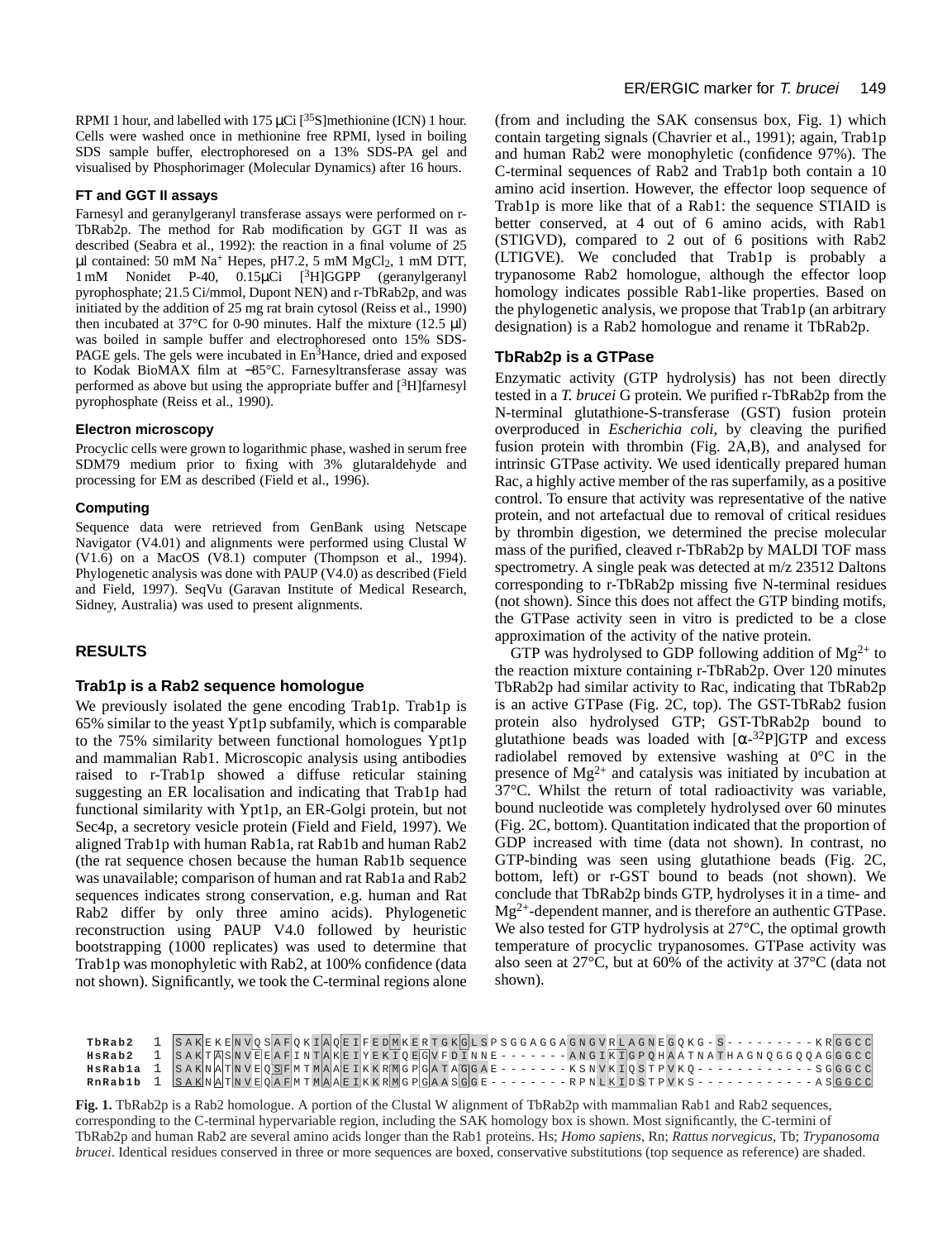

**Fig. 2.** TbRab2p is an authentic GTPase. (A and B) Coomassiestained SDS gels of purified proteins r-TbRab2p (A, left) and r-Rac (A, right) and GST-TbRab2p (B) as used in GTPase assays. The migration positions of molecular mass standards are indicated in kDa. The upper arrow in B indicates the position of GST-TbRab2p and the lower arrow GST. (C) Thin layer chromatography and autoradiography of  $\left[\alpha^{-32}P\right]GDP$  products generated at 37°C from [ $\alpha$ -32P]GTP. Top panel: products from aqueous phase assay, catalysed by r-Rac or r-TbRab2p at 0, 5, 15, 30, 60, 120 minutes. Bottom panel: products from GTPase assay in the presence of beads alone or GST-TbRab2 fusion protein bound to beads. Similar data were obtained with two separate preparations of TbRab2p and GST-TbRab2p.

# **TbRab2p is geranylgeranylated**

Most small GTPases are modified at C-terminal cysteine residues by prenylation, prerequisite for membrane association and function. Farnesyl or geranylgeranyl groups are added to protein in both mammals and *T. brucei* in a ratio of ~20% farnesyl:80% geranylgeranyl (Field et al., 1996). C-termini with sequence CAAX, e.g. Ras, are farnesylated by farnesyltransferase, whereas Rab C-termini (CCXX, CXC, XXCC) are normally modified with two geranylgeranyl groups by geranylgeranyltransferase type II (GGT II). TbRab2p has the sequence GGCC, in common with human Rab1 and Rab2, and would be expected to be modified by two geranylgeranyl groups.

We have detected prenyltransferase activity in trypanosome lysates using highly sensitive peptide-based assays, but have not been able to reconstitute detectable levels of activity against protein due to the presence of high levels of a phosphatase that degrades the prenylpyrophosphate donor (BRSA and MCF, unpublished). An in vitro assay using mammalian cytosol as a source of prenyltransferase showed that under conditions suitable



**Fig. 3.** TbRab2p is geranylgeranylated. Autoradiograph of an SDS-PAGE gel separating r-TbRab2p and GST-Ras modified with  $[3H]$ prenyl groups from low molecular mass  $[3H]$ isoprene pyrophosphate donor (not seen). Lanes 1 and 2, reactions with TbRab2p as acceptor and GGPP as donor. Lane 1, zero time incubation; lane 2, 90 minutes incubation. Lanes 3 and 4, reactions with GST-Ras (lane 3) or TbRab2p (lane 4) as acceptors and FPP as donor. The reaction in lane 3 was incubated for 60 minutes, that in lane 4 for 90 minutes.

for GGT II, [3H]geranylgeranyl moieties were transferred to TbRab2p (Fig. 3, lane 2), whilst under conditions suitable for farnesyl transferase, as indicated by successful modification of Ras (Fig. 3, lane 3), farnesylation was not detected (Fig. 3, lane 4). Therefore TbRab2p is a substrate for the GGT II enzyme and is most likely geranylgeranylated in vivo, consistent with its C terminus. Although not directly determined, it is likely that TbRab2p was geranylgeranylated on both cysteines, since GGT II is capable of acting catalytically and producing detectable product in the assay only when adding two geranylgeranyl groups to a Rab protein (Shen and Seabra, 1996): in support of this, using a small G protein with a single cysteine in the C terminus, no prenylation was detected (unpublished observations).

## **Localisation of TbRab2p in trypanosomes**

TbRab2p has a diffuse, reticular cytoplasmic location distinct from that of the cocistronic protein, TbRab8p (Trab7p in Field and Field, 1997). We examined TbRab2p staining at higher resolution using an improved IFA procedure to provide a clearer definition of the TbRab2p compartment. TbRab2p staining was uniform in all cells, with highly evident reticular, lightly stranded cytoplasmic staining and in particular, a nuclear rim staining presumably corresponding to the nuclear envelope (Fig. 4B), suggesting that TbRab2p is localised on the ER.

Rab proteins are located on the cytoplasmic face of organellar membranes. *T. brucei* BiP is an ER-lumenal protein (Bangs et al., 1993): however, at the resolution afforded by light microscopy, significant colocalisation would be expected. We costained cells for TbRab2p and BiP (Fig. 4C-F); both proteins localised to reticular material throughout the cytoplasm. BiP, like TbRab2p, showed perinuclear staining as well as particulate staining throughout the cytoplasm and the majority of the BiP colocalised with TbRab2p, whilst significant amounts of TbRab2p staining had no underlying BiP.

### **Heterologous expression of TbRab2p in COS cells**

The evolutionary distance between trypanosomes and higher mammals makes primary structure an incomplete basis for functional assignment; moreover, the presence of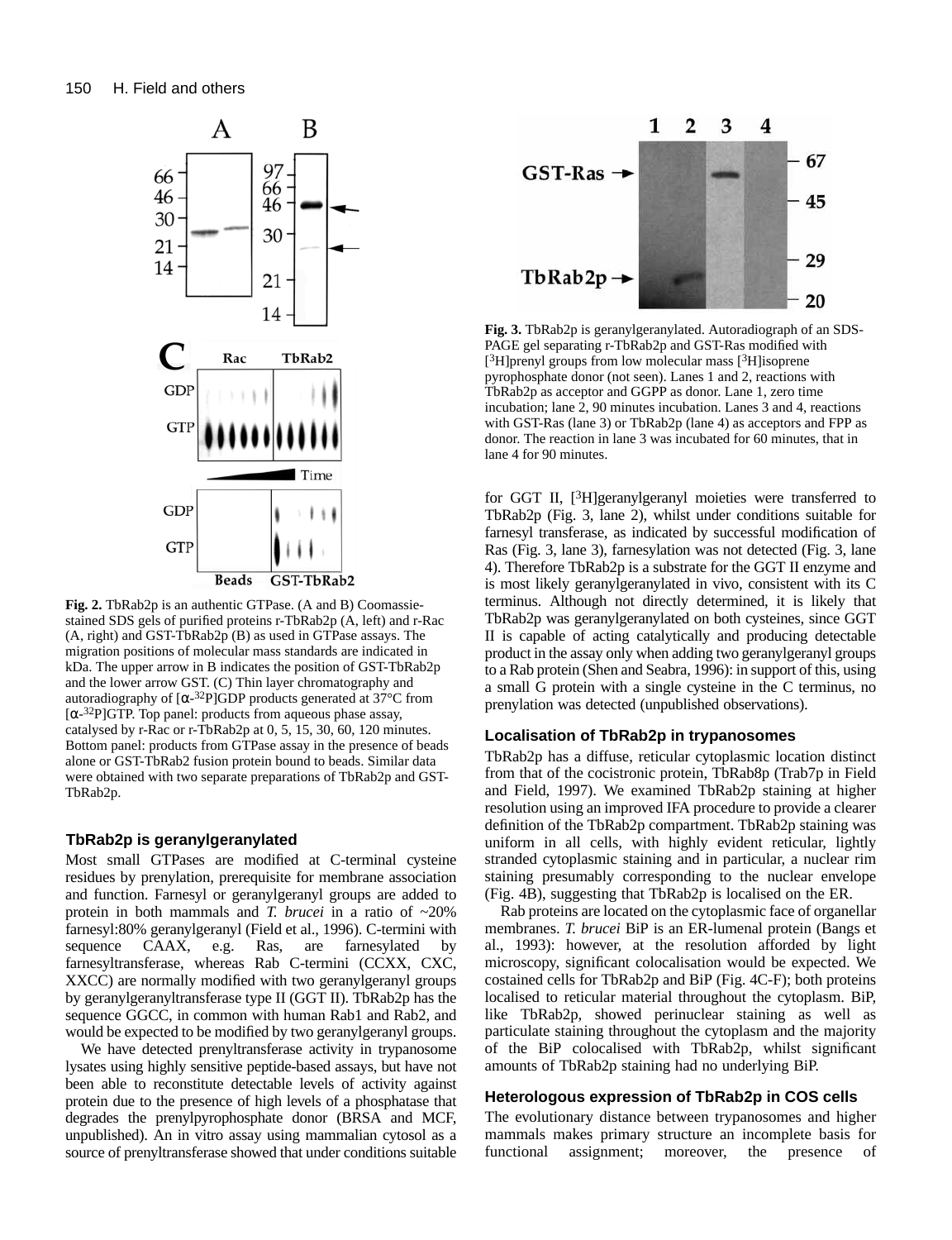subcompartments of the trypanosome ER or an ERGIC have so far not been documented. We expressed TbRab2p in COS cells where the ERGIC is well defined and can be discriminated from Golgi stacks and ER by differential drug sensitivity using brefeldin A and nocodozole. Neither compound is effective on trypanosomes, ruling out the use of this approach in the homologous system. However, rhizoxin, an alternative microtubule disrupter effective on trypanosomes has very little effect on the distribution of TbRab2p, consistent with an ER location, even in cells highly overexpressing TbRab2p where staining is enhanced (data not shown).

TbRab2p was transiently over expressed in COS-7 cells. Metabolic labelling with  $[35S]$  methionine, immunoprecipitation with anti-TbRab2p antibodies and resolution on SDS-PAGE identified a specific band at 27.5 kDa, confirming both expression of TbRab2p and recognition by the polyclonal antibody (data not shown). By IFA, TbRab2p appeared at a juxtanuclear location similar to the ERGIC and Golgi apparatus (Fig. 5; Schweizer et al., 1988; Presley et al., 1997). We treated the cells with brefeldin A (BFA) or nocodozole; BFA to fragment the Golgi apparatus and leave the ERGIC intact, and nocodozole to disrupt the microtubule network affecting both ERGIC and Golgi. We found that the juxtanuclear localisation of TbRab2p was dispersed by nocodozole, consistent with either an ERGIC or a Golgi structure, but was unaffected by BFA, ruling out a Golgi location. BFA treatment in our hands effectively disrupted the Golgi as indicated by mannosidase II staining (Fig. 5). Therefore, the ER localisation signal present on TbRab2p is recognised by mammalian delivery systems as Rab2.

The possibility of subcompartmentalisation of the trypanosome ER is consistent with incomplete colocalisation of BiP and TbRab2p and indicates that an ERGIC or similar

structure may be present in the trypanosome secretory system. Examination of the trypanosome Golgi area by electron microscopy showed tubulo-vesicular structures at the *cis*-face of the Golgi apparatus: such structures were clearly present on both faces of the Golgi stacks, corresponding to the *trans*-Golgi network and the ERGIC. Interestingly, the Golgi complex was stacked parallel to the normal to the flagellar pocket (FP) membrane in most of our sections, which made assignment based on orientation to the FP, the site of exocytosis, difficult. However, in most eukaryotes with a stacked Golgi the *trans* face structures tend to have thicker membranes. In addition the Golgi stack is most frequently concave around the *trans* face (below Golgi, Fig. 6). Tubular thin membrane bound structures are visible at the other face of the stack which we suggest represent closely juxtaposed ER transitional elements. Our observations concur with those of Duszenko and Seyfang (1992). Immuno electron microscopy has proved difficult in wild-type cells due to the low abundance of TbRab2p in these cells and further work will be required to explore the ERGIC in *T. brucei* more closely. Interestingly, the major region of noncoincident staining between BiP and TbRab2p was in the area close to the FP (Fig. 4) which correlates well with the proposed ERGIC region observed by electron microscopy.

# **Stable overexpression of TbRab2p**

Rabs are expressed at extremely low levels. To provide initial information on the function of TbRab2p we stably overexpressed wild-type protein in procyclic form parasites with a construct allowing homologous recombination into the tubulin locus, and containing the *TbRAB2* gene under the control of the strong procyclin promoter. Clones were selected by limiting dilution in the presence of geneticin. Insertion of the gene in the tubulin locus was demonstrated by Southern



**Fig. 4.** Localisation of endogenous TbRab2p in procyclic *T. brucei*. Cells were fixed in paraformaldehyde, methanol treated and stained with antibodies raised against r-TbRab2p (which recognise a 27.5 kDa band from *T. brucei* by western blotting; Field and Field (1997). (A and B) Field of procyclic *T. brucei* stained with anti-r-TbRab2p antibodies. (A) Phase contrast with DNA, (B) TbRab2p and DNA. (C-F) Colocalisation of TbRab2p and BiP in a single cell. (C) Phase and DNA, (D) TbRab2p, (E) BiP, (F) merge, TbRab2p and BiP. DNA is blue, TbRab2p green and BiP red.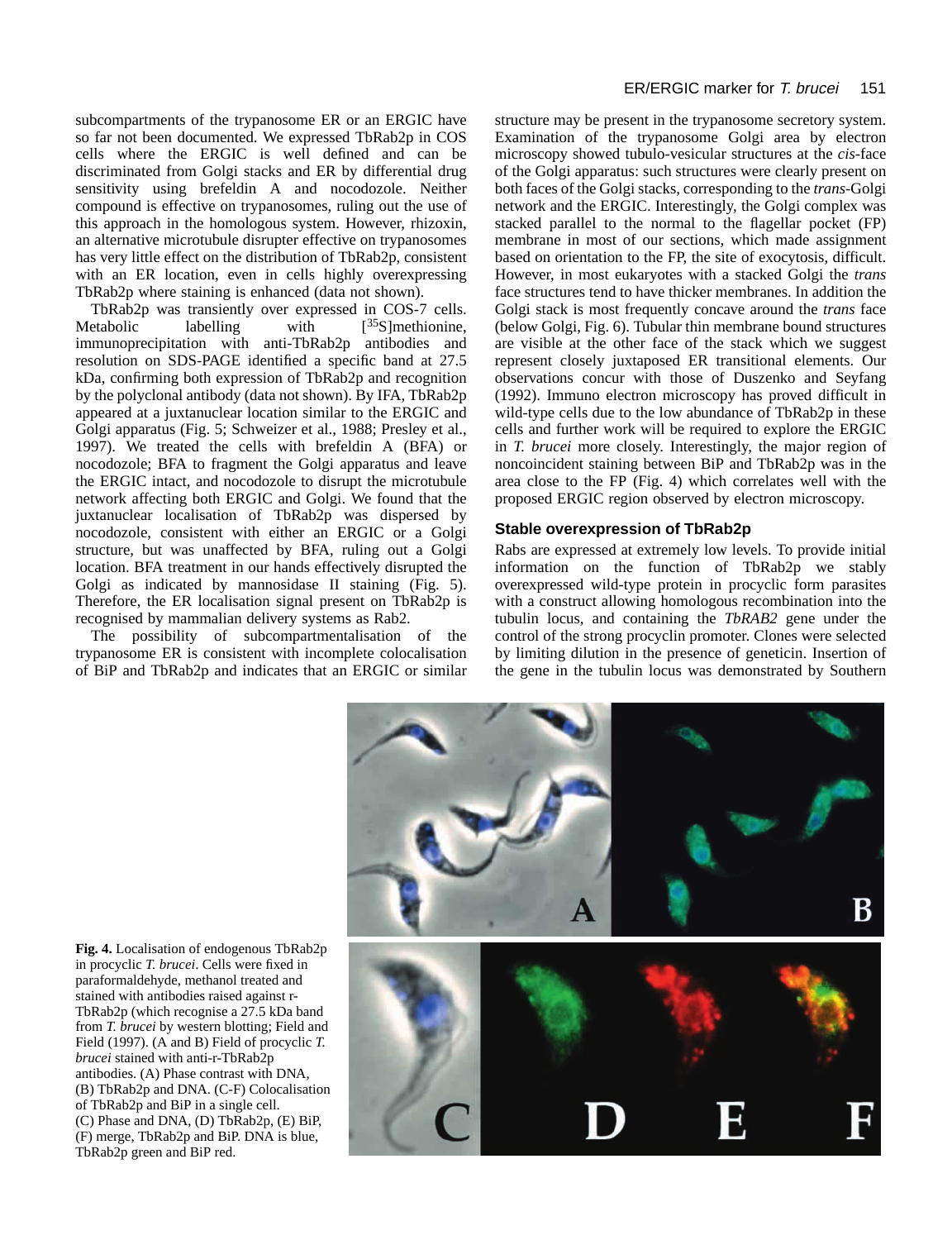**Fig. 5.** TbRab2p expressed in COS cells localises to the ERGIC. TbRab2p transiently overexpressed in COS cells, either untreated (A-C) or nocodozole- (D,E) or BFA-treated (F,G) prior to fixation and staining. Cells were stained for TbRab2p (A,D,F), the Golgi marker mannosidase II (B,G) or ERGIC-p53 (C,E). There is no cross-reactivity of anti-TbRab2p antibodies with mammalian proteins and no signal in untransfected cells (not shown). TbRab2p localises to a juxtanuclear structure (A) close to the Golgi apparatus (B). ERGIC (C) was distinguished from Golgi (B) by disruption of the Golgi with BFA (G), when TbRab2p was unaffected (F). When the ERGIC was fragmented with nocodozole (E), TbRab2p was also dispersed (D).

blotting and over expression of the protein was examined by western blotting; ~40-fold more TbRab2p was expressed in clone 2.1 compared with wild-type cells (Fig. 7A and B). To ensure that this level of overexpression did not result in failure to insert into membranes we hypotonically lysed 2.1 cells and extracted the pellet with 0.2% Triton X-100. By western blotting, essentially no TbRab2p was recovered from the

man II  $p53$  $\overline{\mathbf{B}}$ untr noco G bfa

> cytosolic fraction (data not shown), but >90% of TbRab2p was observed in the detergent soluble fraction of the post-lysis pellet, indicating that the r-TbRab2p, like the native protein, was predominantly associated with membranes (Fig. 7C).

> Total GTP-binding ability of trypanosome lysates assessed by  $\left[\alpha^{-32}P\right]GTP$  overlays of protein extracts from  $10^7$ overexpressing 2.1 cells appeared identical to the wild type



**Fig. 6.** Ultrastructural evidence for an ERGIC in the trypanosome. Electron micrograph of a procyclic form trypanosome showing the FP region together with a Golgi complex profile. Note that there are tubulo-vesicular structures associated with both faces of the Golgi complex indicating the presence of extended networks from both the *trans* and *cis* sides. The presence of these structures on both sides is indicative of the existence of an extended *cis*-Golgi network or ERGIC. The network closest to the cell membrane contains structures typical of higher eukaryote *trans*-Golgi network morphologies, whilst the less pronounced membrane system on the obverse face of the stack is typical of ERGIC/*cis*-Golgi membranes. Inset shows the Golgi region in greater detail. Bars, 200 nm.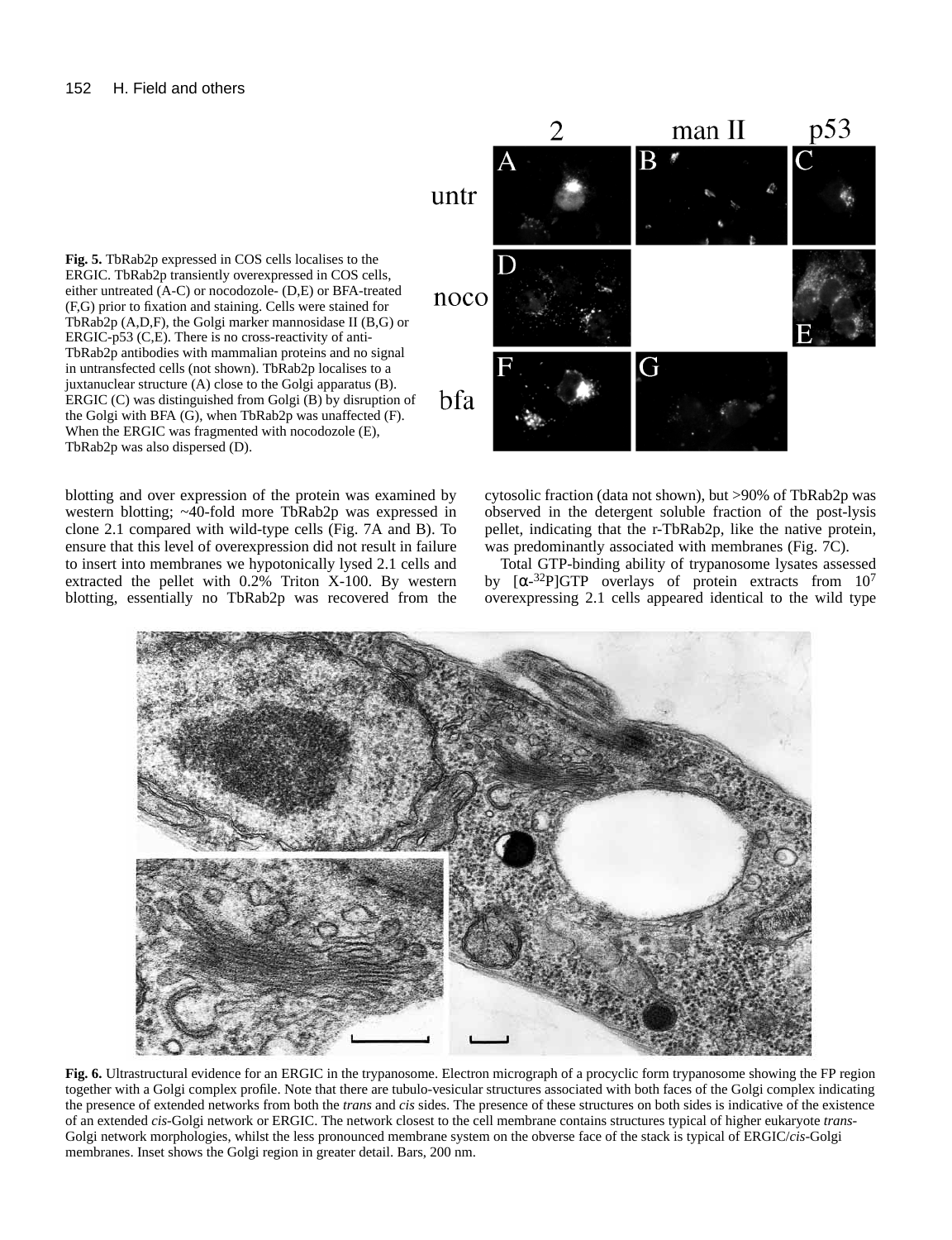

(Fig. 7D). This is consistent with the extremely low abundance of individual Rab GTPases and may also reflect that fact that r-TbRab2p does not bind GTP efficiently when renatured on nitrocellulose (data not shown). In this experiment we were unable to detect significant binding of GTP to bands migrating larger than ~30 kDa, i.e. in the region where  $G_{\alpha}$  subunits of heterotrimeric G proteins would migrate, and therefore only selected trypanosome G proteins were sampled.

Levels of the GPI-anchor precursor PP1 (Field et al., 1991), synthesised in the ER, were unaltered in 2.1 cells (Fig. 7E). As the major protein cargo of the secretory pathway we analysed the synthesis of procyclin in 2.1 and wild-type cells. Procyclin, mainly the EP form, was detected as a strongly labelled band at ~45 kDa in trypanosome lysates (Clayton and Mowatt, 1989). Predominance of the EP form is to be expected as the strain used here has been extensively cultured (Treumann et al., 1997). A ~15% decrease in the amount of procyclin synthesised was observed with high statistical significance (*P*<0.005). A cloned procyclic cell line over expressing another *T. brucei* Rab showed no change in either procyclin or PP1 biosynthesis therefore these effects are specific to TbRab2p. Interestingly,  $[^{35}S]$ methionine incorporation into 2.1 cells was increased (Fig. 7E).

We observed a transient ~10% increase in growth rate of the 2.1 cells, evident soon after transfection and geneticin selection which diminished following prolonged culturing. Increased

**Fig. 7.** Characterisation of procyclic *T. brucei* overexpressing TbRab2p. (A) Southern blot of genomic DNA restricted with *Eco*RV and probed for the *T. brucei* tubulin locus. *T. brucei* were transformed with: nothing (Lane W, wild type); vector alone (clone V-1 lane V); plasmid pXS219myc•*TbRAB2* (clone 2.1, lane 2.1). Molecular mass markers are in kbp (right). (B) Western blot of protein from 107 wild-type cells (W) or TbRab2p-overexpressing cells (2.1) lysed in boiling SDS-PAGE sample buffer, blotted and probed with anti-TbRab2p antibodies. TbRab2p was estimated from these data to be overexpressed ~40-fold in 2.1 cells: both lanes were exposed on the same filter, but cut and pasted for presentation. (C) Western blotting indicated that TbRab2p is associated with membranes in overexpressing cells. Protein from 2.1 cells was fractionated: the whole cells (C), the detergent soluble fraction (S) and the detergent insoluble pellet (I) blotted and probed with anti-TbRab2p antibodies. Most TbRab2p associated with the detergentsoluble fraction. Some variance in the molecular mass is observed in the S fraction, probably due to interactions with the detergent and proteolysis. Lane 2.1 in B corresponds to an overexposure of lane C in panel C. Molecular mass markers are in kDa, and the position of the stacking gel indicated (S, right). (D)  $[\alpha^{-32}P]GTP$  overlay of trypanosome proteins blotted onto nitrocellulose. 10<sup>7</sup> wild-type or 2.1 cells were lysed in boiling SDS sample buffer and run on reducing SDS-PAGE. After renaturation, proteins were transferred to a filter which was incubated with a buffer containing  $[\alpha^{-32}P]GTP$ . Molecular weight markers (in kDa) and the expected migration positions of ras-like and the GTP-binding subunits of heterotrimeric G proteins are indicated. (E) Quantitation of metabolic labelling of 2.1 and wild-type cells for PP1 and procyclin biosynthesis and for [<sup>35</sup>S]-Methionine incorporation (see Materials and Methods). A cell line overexpressing TbRab8p was used as a control (HF and MCF, in preparation). Data are normalised to 100% for the wild type. Determinations were performed in triplicate with the standard deviation indicated. Significance (two-tailed unpaired *t*-test) is indicated above the bars; the difference in metabolic capacity is highly significant for procyclin. Experiments were performed twice with similar results. White bars: wild-type procyclics; grey bars, 2.1 cells; dark bars, procyclic clone overexpressing TbRab8p.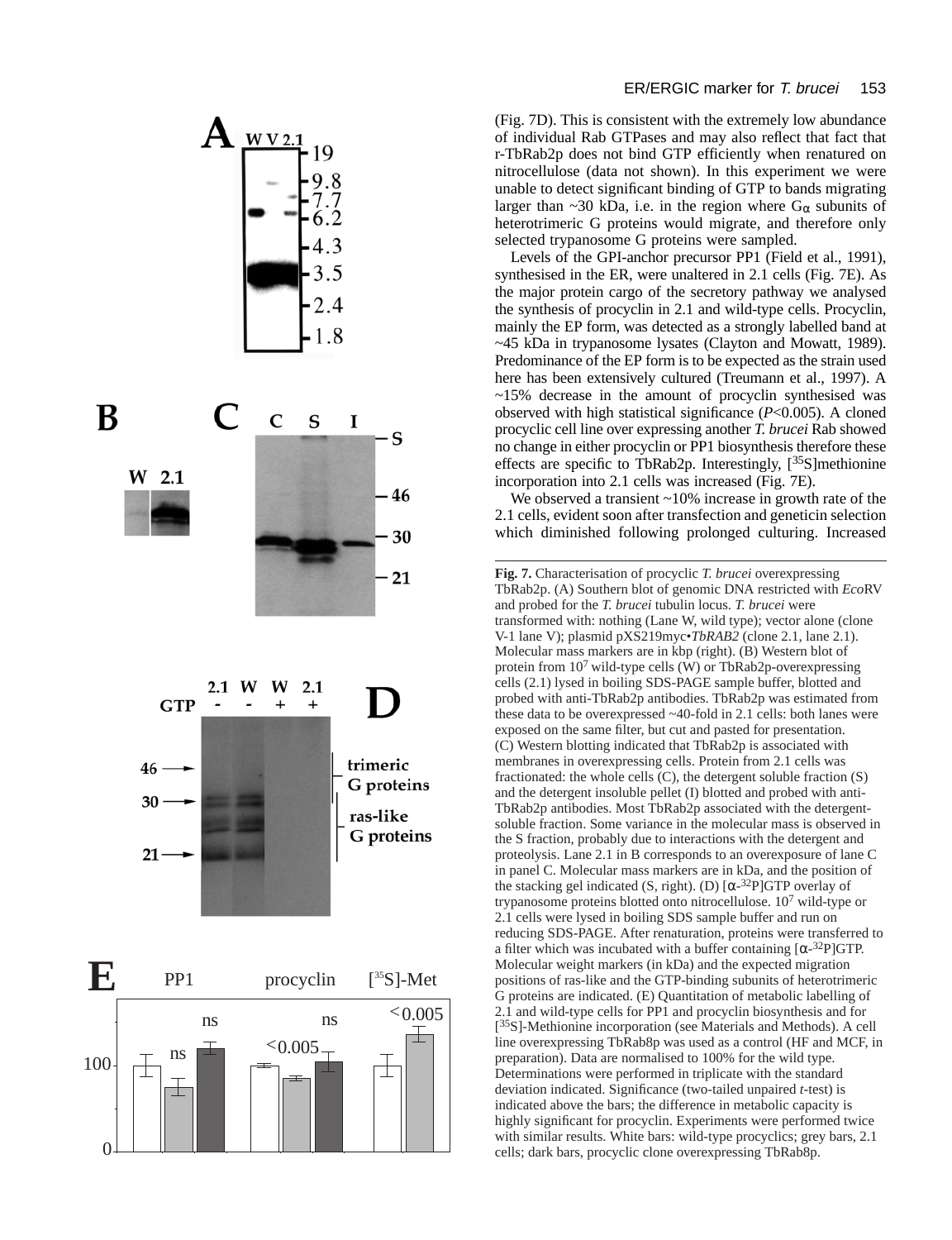

**Fig. 8.** Immunofluorescence analysis of procyclics overexpressing TbRab2p. (A and B) comparison of staining for TbRab2p in wild-type cells (A) and clone 2.1 (B). In the overexpressor, staining intensity ranges from close to wild-type levels to very intense. (C-F) Colocalisation of TbRab2p and BiP in a single cell. (C) Phase and DNA (blue), (D) TbRab2p (green), (E) BiP (red), (F) Merge of TbRab2p and BiP (costaining is yellow). BiP is more punctate in 2.1 than wild-type cells, and there are heavy strands of TbRab2p-staining that do not contain BiP. (G-I) 2.1 cells stained for TbRab2p, showing abnormal morphologies corresponding to large vacuolar structures with TbRab2p rim staining. Images are phase contrast merged with DNA (blue) and TbRab2p stain (green). Although the intensity of TbRab2p staining is greater for 2.1 cells than for wild-type cells, the gain in panels C-F and in Fig. 4 have been adjusted for comparison and therefore the differences are not apparent.

growth rates have been observed in transformed *T. brucei* by others (McCulloch et al., 1997) and also by us with different inserts and selection conditions. Subsequent normalisation of growth rate may be a manifestation of epigenetic control mechanisms which may also minimise the effects of overexpressed TbRab2p by selection for long-term survival rather than short-term growth rate increases.

# **Reorganisation of membranes by overexpression of TbRab2p**

By IFA, staining for TbRab2p was significantly stronger in 2.1 cells compared to wild type and cell-to-cell variation in the intensity of TbRab2p stained was observed (Fig. 8A,B). This variability did not correlate with cell cycle (data not shown). At high resolution, perinuclear staining and a distinct reticular pattern were seen in clone 2.1 similar to the wild type (Fig.

8C-F) although thickened strands staining with TbRab2p indicated a morphology intermediate between normal TbRab2p distribution and the extreme patterns seen at the highest expression levels (Fig. 8D,H-I). Costaining for *T. brucei* BiP and TbRab2p in 2.1 cells demonstrated that TbRab2p still largely colocalised with BiP, especially in the perinuclear location (Fig. 8E,F). A minor population of cells (~5% of the total) had a strongly abnormal morphology with TbRab2p forming large round vesicles visible as vacuoles by phase contrast; these cells were also expressing the most TbRab2p as judged by IFA, so abnormal phenotype correlates with expression level (Fig. 8G-I). Therefore in the presence of excess TbRab2p ER assumes abnormal properties, such as excess vacuolisation, or excess TbRab2p localises to membraneous structures other than the ER. Levels of BiP staining was uniform in 2.1 cells.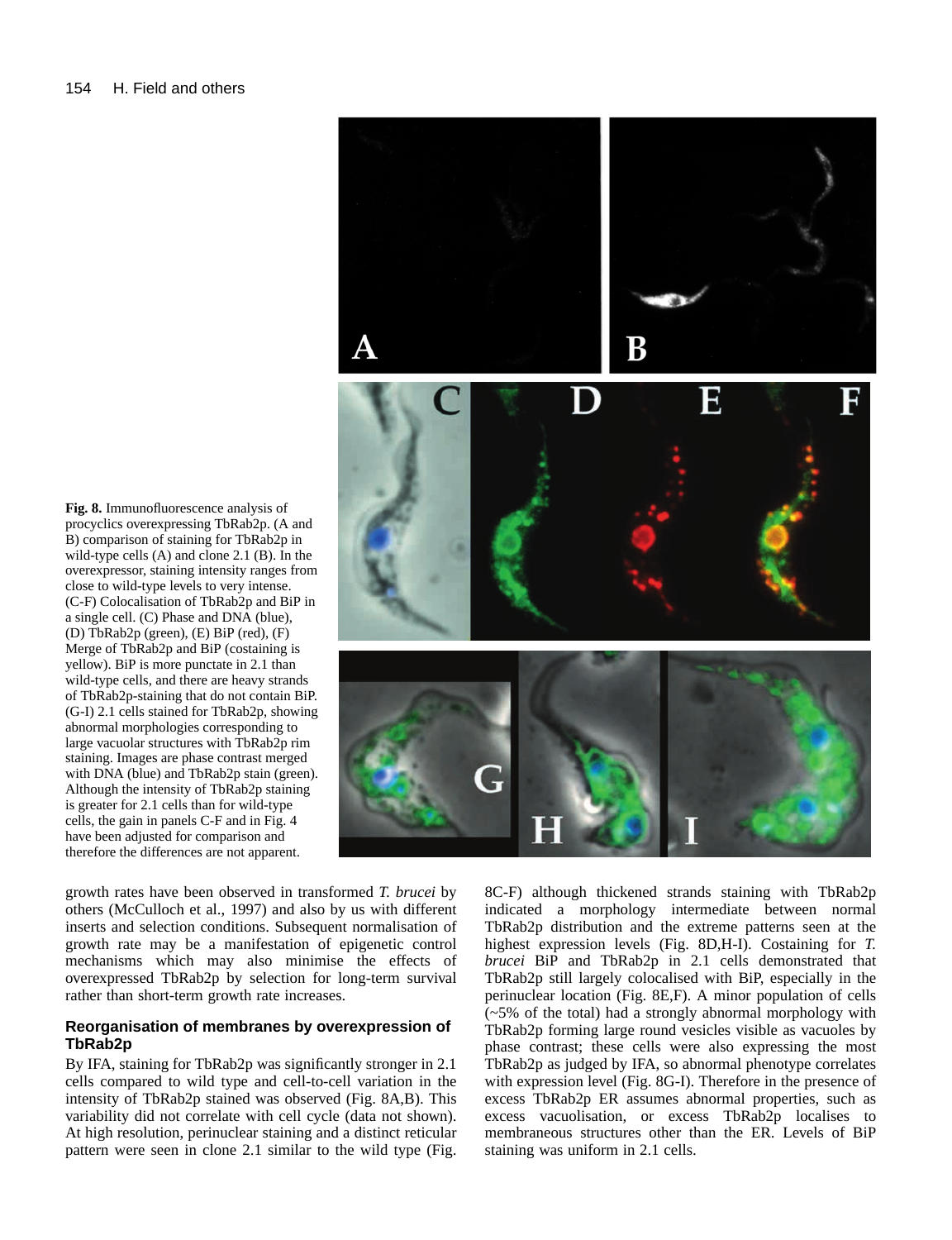# **DISCUSSION**

TbRab2p is a small GTPase of the Rab family, which partially colocalises with *T. brucei* BiP, an ER-lumenal protein. It is present at similar levels in procyclic and BSF cells (Field and Field, 1997), and appears to be expressed uniformly throughout the cell cycle, consistent with a constitutive role. The protein is membrane bound, associated with the insoluble fraction of hypotonically lysed cells (Field and Field, 1997) and with the detergent-extractable fraction. Because TbRab2p can be geranylgeranylated by mammalian cytosol, and trypanosome G proteins are modified in vivo by prenylation, it is likely that in common with mammalian rabs the isoprene moieties are embedded in the membrane and are responsible for membrane association.

It was previously unclear which mammalian Rab protein was most homologous to TbRab2p (Trab1p in Field and Field, 1997), since Blast searches of GenBank revealed homology to pre- and post-Golgi rabs of both mammals and yeast. However, prompted by our preliminary observations that TbRab2p gave an ER-like staining pattern in IFA, we specifically examined the relationship of TbRab2p to ER-Golgi mammalian Rabs, 1a, 1b and 2. The most significant homology was found to Rab2 and included the important C-terminal hypervariable region which plays a primary role in membrane targeting. The higher level of homology suggested that the C terminus of TbRab2p may be recognised by the mammalian Rab targeting system; transfection of TbRab2p into mammalian cells resulted in an ERGIC localisation, where the major proportion of Rab2 is found (a small amount also being localised to the ER exit regions) and confirmed the assignment. The ERGIC localisation of TbRab2p in mammalian cells suggested that ERGIC-like membraneous tubulovesicular structures may also exist in *T. brucei* cells. We observed candidate structures in close proximity to the trypanosome *cis*-Golgi highly suggestive of an ERGIC-like compartment.

These observations raise the question of whether there is a true Rab1 homologue in *T. brucei*. A kinetoplastida Ypt1p homologue was recently isolated from *Leishmania* (Cappai et al., 1993), but the homology between LmYpt1 and TbRab2p is not striking, suggesting that a protein similar to LmYpt1 may exist in *T. brucei*. The distinction between mammalian Rab1 and Rab2 cannot be assumed in protozoa, and similarities in the effector loop sequences of human Rab1 and TbRab2p would be consistent with a single protein having multiple roles. In this regard it is interesting to note that a recently reported possible TbRab1p sequence (Bringaud et al., 1998) increases the likelihood that TbRab2p is a Rab2 functional homologue and a second Rab is involved in trypanosome ER-to-Golgi transport.

In cells overexpressing TbRab2p  $(2.1 \text{ clone})$  by IFA ~15% of cells have extremely high levels of the transgene product. In the cell population overall, there is a small decrease in procyclin biosynthesis, whilst by contrast, there is an increase in overall protein synthesis. These data suggest that TbRab2p has an affect on ER function, namely on procyclin processing and export. The increased general protein synthesis may be due to rapid turnover of abnormal ER or associated membrane structures, as seen in the fraction of cells most highly expressing TbRab2p. However, as the 2.1 clone is no longer homogeneous, it is not possible to determine if decreased procyclin synthesis and increased protein synthesis occur in the same or distinct cell populations.

Different levels of TbRab2p staining were observed in individual 2.1 cells. The mechanism by which a cloned cell can give rise to apparent variable levels of expression of a transgene is not completely clear. 2.1 cells were derived from a single cell by limiting dilution cloning: only 2 of 60 wells produced cultures, indicating that less that one cell per well was plated. The expression level is a continuum rather than bimodal, as predicted for two cells cloned into the same well. During extended culture, additional adaptions may occur, involving genetic alterations within the target locus or elsewhere, so that 2.1 cells have ceased to be a true clone, but rather are a population derived from a clone. Asymmetric partitioning of ER/ERGIC may occur during mitosis in 2.1 cells. It may be advantageous to the cell population to maintain some cells highly overexpressing TbRab2p, creating a reproducible diversity in the population which might be maintained even after recloning, an effect seen in B cells (Taylor et al., 1997). It may be necessary to use an inducible expression system to avoid clonal heterogeneity observed here.

Over expression of TbRab2p led to the production of abnormal membrane structures in a subpopulation of cells, and the abnormalities increased with the amount of over expression in individual cells. As well as stranded structures, this effect was visible as large vacuolar structures which were stained positively for TbRab2p, most prominent in the population of cells expressing the highest levels of TbRab2p. Inhibition of ER-to-Golgi trafficking has been observed to cause swelling of rough ER in *Drosophila* (Satoh et al., 1997). Such perturbations suggest that the small G protein has a role in control of ER/ERGIC membrane dynamics; increased vacuolar structures may result from augmented production of ER transport vesicles and/or structures within the transit zone. Levels of mammalian Rab2 are quite low at the ER, and as TbRab2p is expressed at low levels in wild-type trypanosomes (Field and Boothroyd, 1995), increased expression of TbRab2p could be expected to result in amplified vesicle production by Rab1/Rab2 budding activity and is consistent with data from the mammalian system indicating that Rab2 is required for maturation of pre-Golgi intermediates (Tisdale and Balch, 1996). In fact an excess of a peptide derived from Rab2 recruits coatomer to and prevents uncoating of pre-Golgi intermediates, inhibiting fusion to the Golgi, causing accumulation of pre-Golgi intermediates, and wild-type Rab2 may have similar action (Tisdale and Jackson, 1998). Accumulation of structures may be due to limiting amounts of a further component, for example a coat protein, preventing completion of e.g. bud formation or maturation and fusion with distal compartments.

We thank Anne Ridley for the GST-Ras expression plasmid and purified Rac, Ron Beavis (Eli Lilly, Illinois, USA) for MALDI-TOF mass spectrometry, Jay Bangs for BiP antibodies, Terry Pearson for procyclin antibodies, H.-P. Hauri for p53 antibodies, K. Moreman for anti-mannosidase II antibodies and Jill Johnson for rhizoxin. Work in M. Field's lab is supported by project grants from the MRC, BBSRC and the Wellcome Trust and in K. Gull's lab by a programme and equipment grant from the Wellcome Trust.

# **REFERENCES**

- **Aridor M. and Balch, W. E.** (1996). Timing is everything. *Nature* **383**, 220- 221.
- **Bailly, E., McCaffrey, M., Touchot, N., Zahraoui, A., Goud, B. and Bornens, M.** (1991). Phosphorylation of two small GTP-binding proteins of the Rab family by p34cdc2. *Nature* **350**, 715-718.